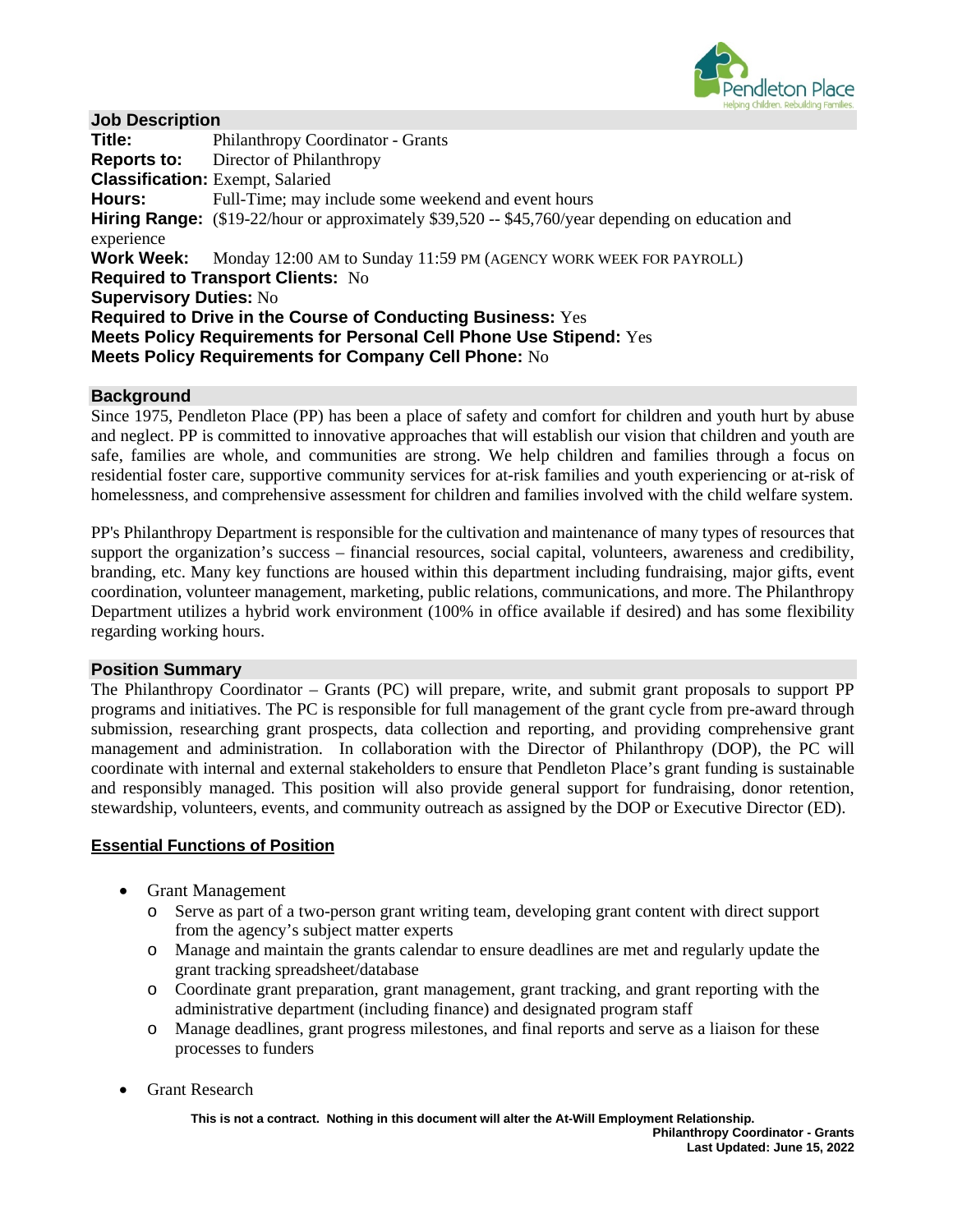- o Conduct research for new and future grant opportunities
- o Attend grant announcement meetings, respond to funding requests for proposals (RFPs), participate in open question periods, and follow pertinent legislation that leads to funding opportunities
- General Resource Development Support
	- o Actively support the Philanthropy Department's overall efforts to reach fundraising and revenue goals, including attendance at events as assigned by the DOP or ED.
	- o Provide general support for donor engagement and retention efforts
	- o Provide as needed support for all public relations efforts including but not limited to print materials, social media, newsletters, and website updates.
	- o Support community outreach activities through tours or speaking engagements
	- o Actively participate on staff committees and in staff meetings as necessary and appropriate
	- o Assist the DOP and ED in other fundraising efforts and support tasks as necessary

# **Qualifications**

**Minimum Qualifications** 

- Graduation from a 4-year college or university; a 2-year degree with a minimum of 5 years related work experience may substitute
- Excellent communication and interpersonal skills; strong verbal and written skills
- Excellent organizational skills, including the ability to prioritize and multi-task
- Excellent time management and strong attention to detail
- Must be able to travel within designated area
- Must be able to occasionally attend after-hours presentations and/or work on weekends
- Ability to work cooperatively and communicate effectively with team members
- Possess valid South Carolina driver's license
- Satisfactory criminal history check, driving record, fingerprint, and background check including the Child Abuse and Neglect Central Registry, Sex Offenders Registry, and Motor Vehicle Department

## Desirable Qualifications

- Evidence of successful grant writing and grant management skills
- Evidence of successful management of business communications
- Experience in the nonprofit sector
- Familiarity with child welfare/youth services/human service programs, and applicable local, state, federal, and private revenue streams.

| <b>Physical Demands</b>     |            |                           |                             |     |  |  |  |
|-----------------------------|------------|---------------------------|-----------------------------|-----|--|--|--|
| Stand                       | Constantly | Frequently<br>IX          | Occasionally                | N/A |  |  |  |
| Walk                        | Constantly | Frequently<br>IX          | Occasionally                | N/A |  |  |  |
| Sit                         | Constantly | $\boxtimes$<br>Frequently | Occasionally                | N/A |  |  |  |
| Handling                    | Constantly | ⋉<br>Frequently           | Occasionally                | N/A |  |  |  |
| <b>Reach Outward</b>        | Constantly | IX<br>Frequently          | Occasionally                | N/A |  |  |  |
| <b>Reach Above Shoulder</b> | Constantly | Frequently                | $\boxtimes$<br>Occasionally | N/A |  |  |  |
| Climb                       | Constantly | Frequently                | IX<br>Occasionally          | N/A |  |  |  |
| Crawl                       | Constantly | Frequently                | $\boxtimes$<br>Occasionally | N/A |  |  |  |
| Squat or Kneel              | Constantly | Frequently                | $\boxtimes$<br>Occasionally | N/A |  |  |  |
| <b>Bend</b>                 | Constantly | Frequently                | $\boxtimes$<br>Occasionally | N/A |  |  |  |
| <b>Lifting Requirements</b> |            |                           |                             |     |  |  |  |
| 10 pounds or less           | Constantly | Frequently<br>IX          | Occasionally                | N/A |  |  |  |

**This is not a contract. Nothing in this document will alter the At-Will Employment Relationship.**